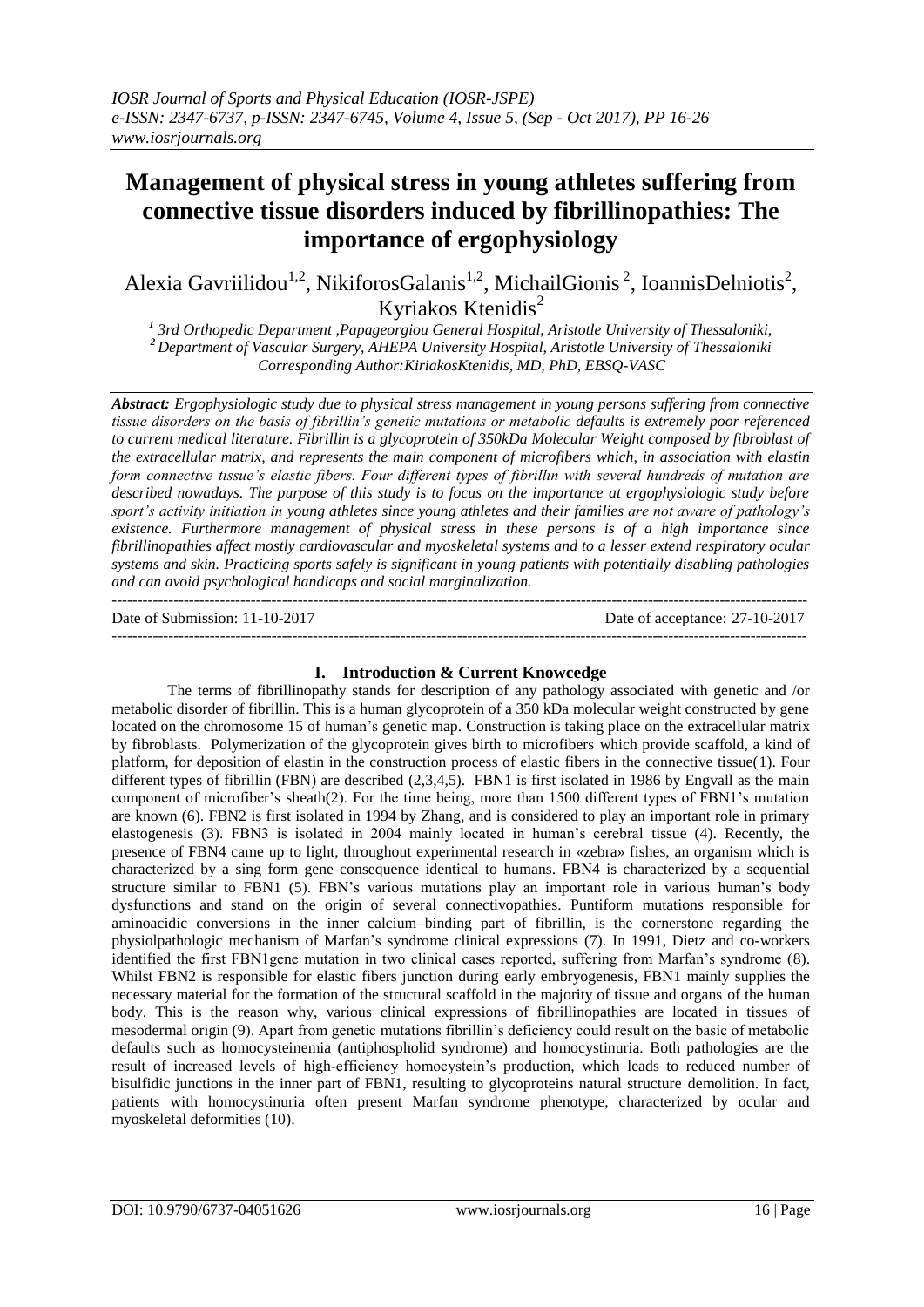# **AIM OF THE STUDY**

The purpose of this study is to enlighten and bring up to surface the important role of physical exercise's study and management in patients with connective tissue disorders due to fibrillinopathies despite the very pour bibliographic recourses in current medical literature. Additionally, we effort to trigger further future research and investigation in ergophysiologic field.

### **CLINICAL EXPRESIONS OF FIBRILINOPATHIES**

Alterate production and disposal of fibrillin (FBN) is on the basic of a various number of connective tissue pathologies involving cardiovascular, myoskeletal ocular, respiratory and skin lesions. In young athletes, these kind of pathologies could result catastrophic, if not properly managed through ergophysiologic study and specialists (pediatricians, sports medicine doctors and ergophysiologist) collaboration, to obtain a proper and safe outcome during every day's physical exercise.

#### *CARDIOVASCULAR PATHOLOGY*

The Mutation of FBN1 is clinically expressed with Marfan syndrome, characterized by cystic necrosis of the aortic media layer, resulting to vessel dissection and/or aneurysm formation, preferably located in the ascending aorta. This pathology is first described by the French pediatrician Dr. Antonio Marfan in 1986. The genetic association of this syndrome with FBN1's mutation was first described by Dietz et al. in 1991 (8).

The incidence of the pathology in the general population is 1/10000, and the percentage of FBN1's mutations rises up to 97% of the patients. (10) Gene mutation causes reduction of the total amount of FBN1 produced by fibroblast alterating fibrillin's natural structural stability and finally, interfering with glycoprotein's transportation to extracellular space. Qualitative and quantitative reduction of FBN1 results to a serious decrease of microfibers production and consequent weakness of elastic fibers with simultaneous activation of growth factors (T4F-beta) resulting to Marfan syndrome's clinical expression(11). Cardiovascular complications are hazardous and consist to the main reason of sudden death of young athletes and children practicing sports (12). Weakness of aortic connective tissue causes: a. mitral valve prolapse and insufficiency, b. ascending aortic aneurysm rupture, and c. aortic dissection with hemorrhagic and ischemic complication. Sudden death more often occurs after intense physical exercise (13). Early diagnosis associated with sport – medicine ergophysiologic study and follow –up is of high importance in order to obtain optimal clinical results for these patients in relation to their desires and habits in the daily way of living. Marfan's patients are characteristically thin and tall, suitable for basketball or volley ball players. In these patients cardiovascular complications occur during intense or moderate physical stress as a result of increased cardiac afterload and high levels of systolic blood pressure. Every young athlete with this characteristic body–type should be submitted to scrupulous - and not only routine - diagnostic tests including clinical and imaging examinations by specialists (14). Mitral valve regurgitation without further abnormalities is also caused by a congenital connective tissue disorder, known a MASS syndrome, with fibrillin dysfunction association.

#### *MYOSKELETAL DISORDERS*

FBN1's mutations and metabolic defaults are on the basis of a large number of myoskeletal dysfunction such a kyphosis, scoliosis, pectus excavatum and other deformities of thorax, face, upper arms and limbs, resulting to excessive height and joint flexibility. Sixty percent of Marfan's patients suffer from heave scoliosis and often come across to the necessity of surgical repair (15). Under the same spectrum of pathophysiology are induced clinical entities like Geleophysic dysplasia, Acromicric dysplasia and Marfan lipodystrophy syndrome (MFLS). FBL1's mutation also causes myoskeletal lesions with the form of a Pathology known as Beals syndrome (also known as congenital contractural arachnodactyly –CCA), a term that refers to joints contractures (shortening), that are the key features of the syndrome (16). Mutation of the genes that help build connective tissue (FBN2) cause characteristic myoskeletal deformities, like long slender fingers and toes, long-narrow body-type, scoliosis backward or lateral curved spine at birth or early childhood, chest sinks or sticks out (pectus excavatum), reduced bone mass facial deformities (unusually small joints, and for high-arched palate), and crumple appearance at the top of the ear (9). Beals syndrome arose as a clinical entity different from Marfan after the discovery of FBN2's gene, which is an adjacent to FBN1 gene causing Marfan syndrome (9, 16, 17). Characteristic differences between Beals and Marfan syndrome are: a) Beals syndrome does not affect the eyes, and b) Different body joints behavior. Other bone and joint deformities are expressions of various FBN1's mutations expressed with different clinical forms like Weill-Marchesani syndrome (17, 18). In 1994, Hadley et al. noticed remarkable disorganization of connective tissues, elastic fibers, throughout immunochemistry methods. Seems that the role of fibrillin is of great importance in joint's functionality, although that collagen fiber occupies the largest amount of joint's tissual structure (19) Elastin fibers represent 1-2% joint dry mass. Nevertheless these fibers play an important role in structural and mechanic of the joint. In fact, they are responsible for joint's ability to return in natural primary state after every deformation submitted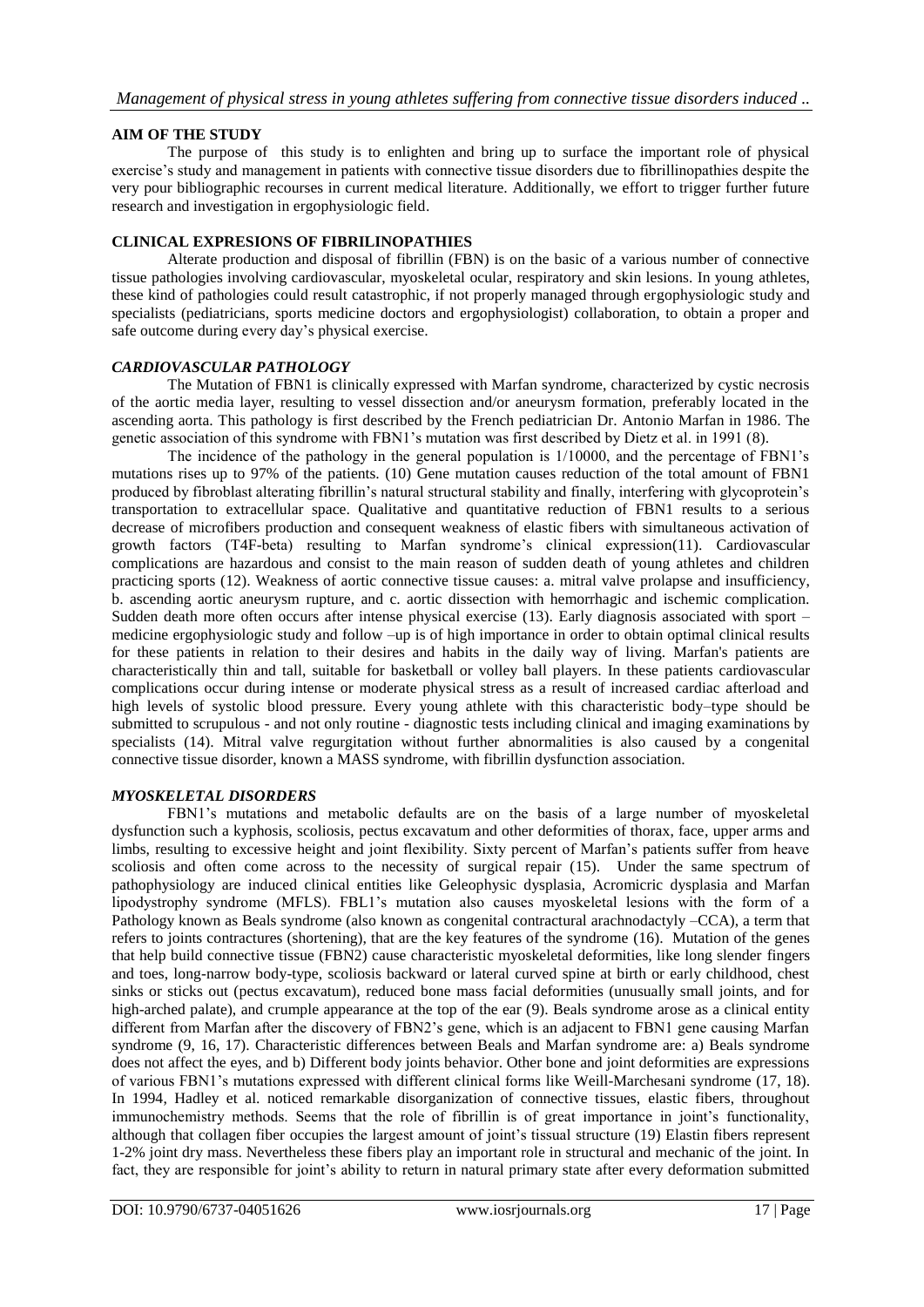because of physical stress, throughout elastic recoil (20). FBN's genemutation are expressed with abnormal joint flexibility, which is also a characteristic of Marfan patients (21). Recently, Khouryl et al., for the first time in 2012 proved that FBN2's gene mutation is responsible for Achilles tendon pathology. The study recommends that this genetic default should be considered a risk factor for joint pathologies (22).

## *RESPIRATORY LESIONS*

Pathology of the Respiratory system is characterized by a significant decrease of aerobic ability, throughout increase of both, total and residual lung volume (23). Especially in FBN1 related pathologies (Marfan syndrome etc.) a respiratory collapse predisposal is often observed. Respiratory lesions are also related to myoskeletal deformities, and are not sensitive to beta-blockers administration (24). Pneumothorax and respiratory distress is present in 4-11% of the cases, as a lung-peak emphysema complication (25).

# *OCCULAR LESIONS*

Lense ectopia, spherophakia, myopia and glaucoma often occur in connective tissue disorders like Marfan and Weill-Marchesani syndrome, because of ocular joints defaults on the basis of FBN1's gene mutation (26).

# *SKIN LESIONS*

Fibrillin is seriously implicated in skin structure and pathology. Early ageing is a pathological procedure related to long-term solar exposition, as well as, to a FBN1's gene mutation. In 1991 Watson et al. published a study based on biopsy findings, referring a serious decrease of fibrillin's-rich microfibers in skin lesions of the elbow after irradiation treatment (27).

Currently, fibrillin is considered one of the most important components of antiaging cosmetics. Patients with congenital fibrillinopathies often present skin lesions like thick, rigid skin and lipodystrophy with muscle weakness, factors that can seriously affect the capacity of physical exercise. These clinical signs are typically present in Rigid Skin Syndrome, a genetic disease related to FBN1's gene mutation, and represent a dominant autosomal type of scleroderma (28).

# **II. Ergophysiologic Study And Management Of Physical Stress**

Beneficial effects of physical exercise is a well-established knowledge, first introduced by ancient Greeks ("νουςυγιήςενσώματιυγιεί"= a healthy mind in a healthy body). Kind and intense of physical exercise have several variations according to individual characteristics of each person who practices it. Ergophysiologic study and management of patients with pathologic anamnesis represents the most important step in order to obtain safest outcome in everyday sport practicing and avoid catastrophic complications in persons of any age. Weakness in connective tissue's structure resulting by fibrillin's disorders has serious side-effects in all systems and organs of the human body who submit to excessive stress during everyday physical activity (p.e. cardiovascular and myoskeletal systems). In these last ones, fibrillinopathies could provoke hazardous complications, even in cases of moderate or mild physical activity.(29) Optimal precaution with ergophysiologic study and management is necessary for children, teenagers and young adolescents who wish to practice sports on the basis of an everyday hobby, or in a competitive manner. Study and management should be done by specialists (ergophysiologist, pediatrician, and sport medicine doctors) in accordance with social establishments and sport clubs. It is worth-mentioning that often, early and even primary diagnosis of connective tissue disorders unknown to patient and his family environment up this time, is taking place after ergophysiologic study by specialists, previous to physical exercise initiation at school, or at a sport's club. The team of the specialists should include an ergophysiologist, a pediatrician, and a medicine doctor, who shall focus clinical investigation towards cardiorespiratory function (through ECG, spirometry, etc.) in order to accomplish optimal safety limits regarding aerobic metabolism, muscular strength and physical reserves of the athlete, sport's suitability with regard to athletes pathology, and optimal dosage of intensity and duration of physical stress individually adapted to each certain pathology (30). Right choice of sport is of maximum importance, but prohibition to exercise stands for a bad option. Young persons can easily present psychological handicaps, such as sense of inferiority, stress and depression in front of friends and people of the same age, which can lead to constant sorrow and social marginalization, because of inability of sport practicing.

Mild physical activity and restricted participation is recommended regarding sports associated with violent and intense physical contact like soccer, basketball, or wrestling, in patients with fibrillinopathies only in the absence of aortic root dilatation. Participation in competitive sports, with restricted activity of the patient having mild to moderate intense of physical exercise, can be allowed in case of absence of sudden death in family history, and only in concomitance with mitral valve regurgitation and aortic root dilatation absence. On the contrary, patients with aortic dilatation could participate exclusively in competitive sports of poor intensity physical stress, like snooker, bowling and golf (31). Young athletes suffering from severe mitral valve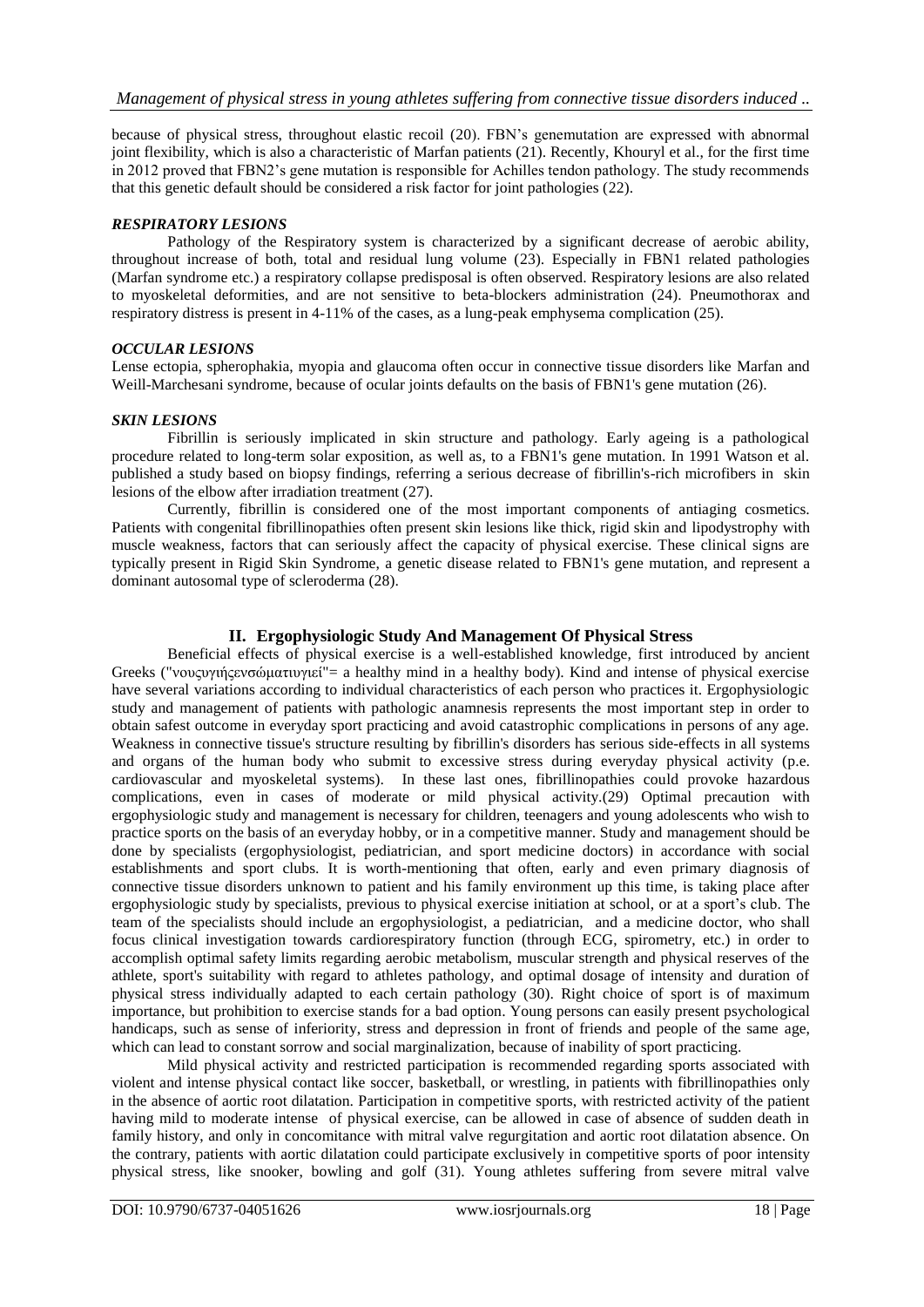insufficiency, aortic aneurysm and /or dissection, is prohibited to participate in competitive sports like tae-kwodo, rugby or basketball. Participation in team-competitive sports should also be avoided in case of danger installed by the "mechanic" characteristics of the physical exercise (maneuvers to change direction to goal, abrupt and violent physical contact, etc.) Adaptation of the intensity of practice is obligatory, individualizing the risk factors in each clinical case. BPM should be controlled (less than 100/min) especially in patients receiving pharmaceutical treatment with beta-blockers (30). Exercise of often and small duration is suggested as an optimal approach (3 times/week/10'). Subdiving and parachute skyfall is prohibited because of abrupt changes of atmospheric pressure which can easily to pneumothorax and respiratory distress syndrome installation. Weightlifting is also prohibited due to excessive myoskeletal stress and danger of bone fractures and serious joint damages (21,22,33). Students suffering from Marfan syndrome with concomitant cardiovascular lesions should not practice competitive sports demanding even mild physical stress, although this is an issue not always well-accepted by kids and teenagers who strongly wish to practice sports everyday (30).

## **III. Discussion**

Fibrillin's genetic or metabolic disorders result to serious connective tissue's pathologic conditions, often with catastrophic complications (9). Cardiovascular and myoskeletal systems are those who undergo to major physical stress in patient's every-day life, the vast majority of which are children, teenagers, and young adolescents. Intense physical exercise and sport practicing represent the triggering factor in inducing lethal cardiovascular complications and serious myoskeletal lesions.

Marfan Syndrome is inherited as an autosomal dominant trait with a prevalence of 0,5-1/5000.(10)This represents approximately 3% of exercise-related Sudden Cardiac Death (SCD) in young athletes and children practicing sports. Cystic medial necrosis in aorta's tunica media (Marfan's degenerative outcome) results in aortic dilatation, dissection, or rupture, which may be expedited by the increases in blood pressure associated with exercise. These young persons should be prohibited from isometric or isotonic exercise of moderate to high intensity. Individuals with an enlarged aortic root (> 40 mm)should receive a beta-blocker in order to retard vessel's dilatation. Mitral Valve Prolapse (MVP) affects 3-5% of the general population, however, less than 100 cases of SCD have been reported in which MVP was the only pathology identified in autopsy, and only 3 occurred during physical exercise. In general, young athletes suffering from MVP are allowed to continue to compete, but this is precluded when MVP is associated with moderate to severe valve regurgitation and Marfan syndrome. (Table 1)(12,31,32,34,35)

The incidence of SCD in relation to predisposing pathology (such as Marfan syndrome) in young athletes are extremely low (1/10000 - 1/200000 athletes). This, in practical terms means that only young athletes with symptoms or signs of fibrillinopathy (Marfan syndrome) and/or MVP should undergo routine maximal exercise testing when they participatein sports training programs. However, once symptoms suggestive of cardiovascular disease are present in young athletes, further investigation is mandatory by qualified specialists. (36,37)

The introduction of a pre-participation screening program in risk groups such as young athletes with Marfan phenotype with clinical and imaging exams certainly will facilitate the detection of asymptomatic young patients suffering from fibrillinopathies. Nevertheless, considering the organizational and financial aspects, as well as the high number of false-positive results, the cost-effectiveness of such an approach is under debate, especially in countries like Greece, where fiscal public deficit and economic recession lately resulted in "linear cuts" across the board on all public health disciplines. This means that the implementation of such screening program should be thoroughly debated by all interested parties (including professional sports associations, health care providers and insurance companies). (37, 38)

Marfan Syndrome has an estimated incidence of 0,5-1/5000 young athletes (more commonly in those with characteristic phenotype, or positive family history)(10). Echocardiography can be used to measure and monitor the degree of aortic root dilatation. The risk for aortic rupture is usually linked to marked enlargement of the vessel (transverse dimension greater than 50 mm). However, dissection can also occur with a normal (or close to normal)aortic root dimension. Weightlifting has been specifically associated with aortic dissection in young athletes (33). The incidence of this catastrophic lesion appears to decrease with early prophylactic surgical aortic reconstruction and beta-blocker therapy. Young Marfan patients can participate in low and moderate static/low dynamic competitive sports in the absence of aortic root dilatation combined with the additionally absence of moderate to severe mitral regurgitation, or family history of dissection, or SCD in a Marfan relative. It is recommended however, that these young patients should undergo to aortic root echocardiographic measurement every six months, for close surveillance of aortic enlargement. Nowadays, two types of recommendations (Figure 1. Tables 2) are proposed, each one propagated by American and European countries (39, 40, 41),

The cost-effectiveness of such a pre-participation screening program in young athletes (including 12 lead ECG) has been recently evaluated by Wheeler et al. calculating a price of 100.000 USD per one life-year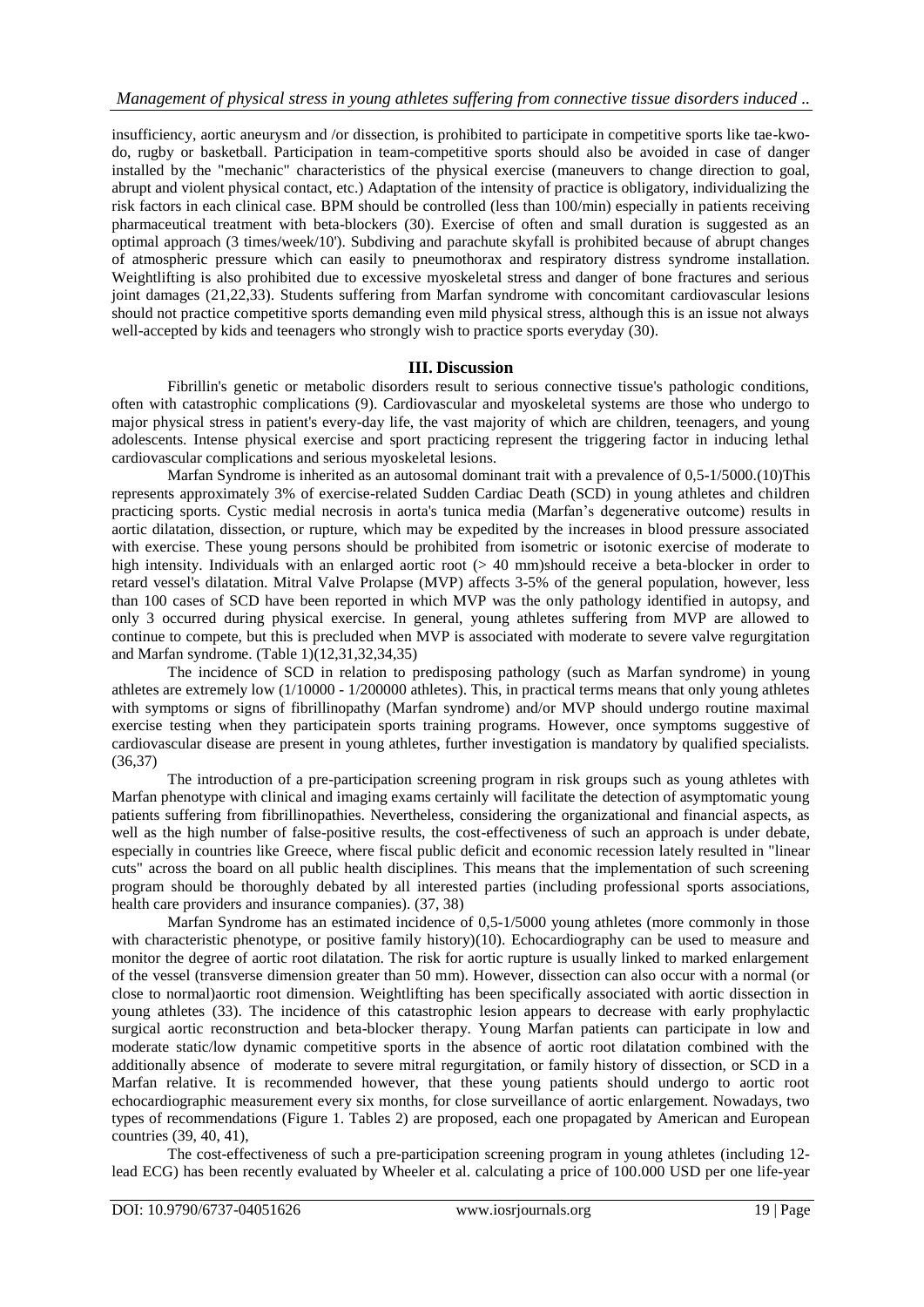saved (42). Currently available studies demonstrated that, although the positive effect of the pre-participation screening, this last one is characterized by important limitations such as inaccurate data collection, ambiguous subject definition, temporarily limited pre-screening period ( in which the influence of a seasonal variation of SCD incidence is not properly evaluated ), and eventually a mortality bias (false positive impact of a screening program linked to the natural variation of SCD incidence within the pre-screening period ). (38,43,44,46)

Prohibition of sport practicing in young persons could induce psychological handicaps and social marginalization because of sense of inferiority towards persons of the same age in their own community. Sport practicing for these young patients is important, but, should take place under careful selection and observation by specialists. According to Shank's classification (Figure 2) the sport participants is divided in tow groups as organized and not. (46) Participants with fibrillinopathies related to connective tissue disorders should be considered for organized controlled sport activities in amateur level exclusively. It is mandatory that the certain sport and physical activity had to be adapted to the kind of lesion in relation to which the young patient is able to safely practice, although this is not always in accordance with young patient's wish. (31). In case of serious vascular lesions and potentially lethal cardiovascular dysfunction it is obvious that the patient cannot participate in team sports with life threating physical activity (soccer, rugby, wrestling, basketball etc.). Especially for patients with aortic lesions, they are only allowed to participate in low intense sports that demand mild physical stress equivalent to Class IA sports (snooker, bowling, golf etc.) according. to Mitchell's classification (Figure 3). (31,47,48). If respiratory lesions are implicated, it is strongly recommended avoidance of abrupt changes of atmospheric pressure (subdiving, parachute skyfalletc.), due to extreme danger of pneumothorax and respiratory distress syndrome installation. Weightlifting is also to avoid in young athletes with myoskeletal expressions of fibrillinopathies because of increased danger of bone fractures and tendon ruptures (30). It is important to mention that very often, early and primary diagnosis of connective tissue disorders is established during ergophysiologic study of the young athletes, by specialists, before initiation of any kind of sport activity. This is extremely beneficial for the patient, and his family, since awareness of such pathologies associated with everyday sport practicing by the patient could lead to sudden death, or permanent disabling complications (neurological, myoskeletal deficits, etc.). The incidence of sudden cardiac death (SCD) on the playing field is 0.61 in 100,000(49). Much attention should be paid to young athletes with Marfan's syndrome (the most common type of fibrillinopathy), if they not already scrupulously examined by specialists. These persons are characterized by thin, tall, and flexible phenotype. Ergophysiologic study in association with clinical investigation and physical stress management should focus on avoidance of any condition which induces increased cardiac afterload and high levels of systolic blood pressure.

#### **IV. Summary**

Recent research data showed that routine cardiovascular screening in young athletes is not supported by the modern healthcare systems around the world as long as it is associated with high costs while the rate of sudden death or other benefits remains low. Despite that, sudden death of a young person while practicing physical activity is a hazardous situation with important social and legal side effects. On the other hand, in some subgroups of young athletes, especially those who suffer from fibrillinopathies and connective tissue disorders, ergophysiologic study and physical stress management is of primary importance for these persons who wish to practice sports in a competitive, or not, way. Early diagnosis of basic disease is often primary posted during routine tests by specialists before young persons initiate to practice sports. Management of physical stress activities is also made by a team of specialists (ergophysiologist, pediatricians and sports physicians), and can offer for these young patients, safety in sport practicing by scheduling their everyday physical activity in accordance to their limitations, but also to their wishes and social necessities, in order not to evolve psychological handicaps through sense of inferiority, with severe consequences to themselves and their families too. Future research and investigation should be done regarding ergophysiology of fibrillinopathies, in order to minimize the danger of sudden death in young athletes, which is still present.

#### **References**

- [1] KieltyCM,Baldock C, Lee D, Rock MJ, Ashworth JL, Shuttleworth CA (February 2002). ["Fibrillin: from microfibril](https://www.ncbi.nlm.nih.gov/pmc/articles/PMC1692929) assembly to [biomechanical function".](https://www.ncbi.nlm.nih.gov/pmc/articles/PMC1692929) Philos. Trans. R. Soc. Lond., B, Biol. Sci. 357 (1418): 207–17.
- [2] Sakai LY, Keene DR, Engvall E (December 1986). ["Fibrillin, a new 350-kD glycoprotein, is a component of extracellular](https://www.ncbi.nlm.nih.gov/pmc/articles/PMC2114568)  [microfibrils".](https://www.ncbi.nlm.nih.gov/pmc/articles/PMC2114568) J. Cell Biol. 103 (6 Pt 1): 2499–509
- [3] Zhang H, Apfelroth SD, Hu W, Davis EC, Sanguineti C, Bonadio J, Mecham RP, Ramirez F. Structure and expression of fibrillin-2, a novel microfibrillar component preferentially located in elastic matrices. J Cell Biol 1994; 124:855-63.
- [4] Corson GM, Charbonneau NL, Keene DR, Sakai LY (March 2004). "Differential expression of fibrillin-3 adds to microfibril variety in human and avian, but not rodent, connective tissues". Genomics. 83 (3): 461–72.
- [5] Gansner JM, Madsen EC, Mecham RP, Gitlin JD (October 2008). ["Essential role for fibrillin-2 in zebrafish notochord and vascular](https://www.ncbi.nlm.nih.gov/pmc/articles/PMC3081706)  [morphogenesis".](https://www.ncbi.nlm.nih.gov/pmc/articles/PMC3081706) Dev. Dyn. 237 (10): 2844–61.
- [6] Jensen SA, Iqbal S, Lowe ED, Redfield C, Handford PA (May 2009). "Structure and interdomain [interactions of a hybrid domain: a](https://www.ncbi.nlm.nih.gov/pmc/articles/PMC2724076)  [disulphide-rich module of the fibrillin/LTBP superfamily of matrix proteins".](https://www.ncbi.nlm.nih.gov/pmc/articles/PMC2724076) Structure. 17 (5): 759–68.
- [7] Robinson PN, Godfrey M. The molecular genetics of Marfan syndrome and related microfibrillopathies. J Med Genet 2000; 37:9-2.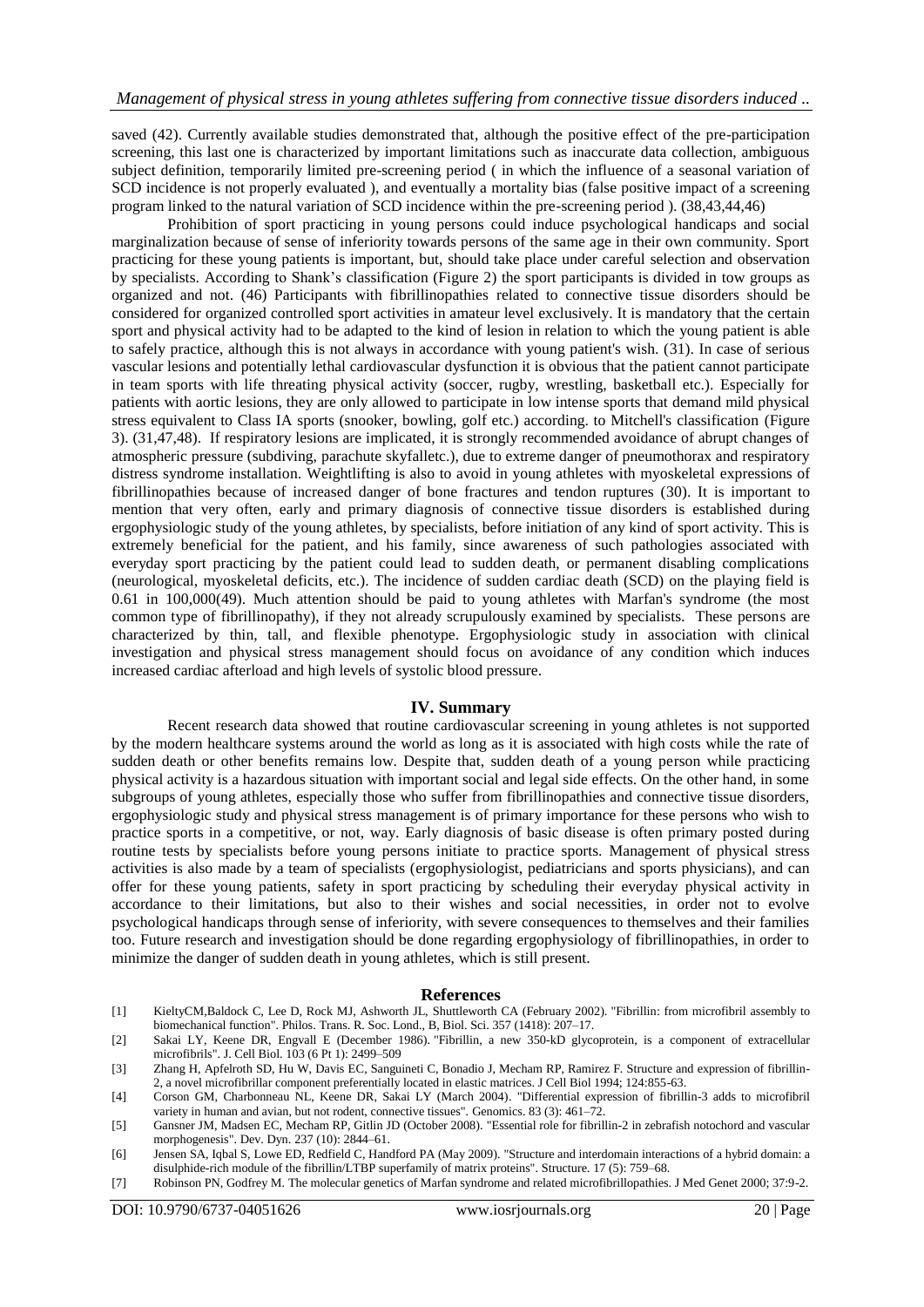- [8] [Dietz HC1](https://www.ncbi.nlm.nih.gov/pubmed/?term=Dietz%20HC%5BAuthor%5D&cauthor=true&cauthor_uid=1852208), [Cutting GR,](https://www.ncbi.nlm.nih.gov/pubmed/?term=Cutting%20GR%5BAuthor%5D&cauthor=true&cauthor_uid=1852208) [Pyeritz RE,](https://www.ncbi.nlm.nih.gov/pubmed/?term=Pyeritz%20RE%5BAuthor%5D&cauthor=true&cauthor_uid=1852208) [Maslen CL,](https://www.ncbi.nlm.nih.gov/pubmed/?term=Maslen%20CL%5BAuthor%5D&cauthor=true&cauthor_uid=1852208) [Sakai LY,](https://www.ncbi.nlm.nih.gov/pubmed/?term=Sakai%20LY%5BAuthor%5D&cauthor=true&cauthor_uid=1852208) [Corson GM,](https://www.ncbi.nlm.nih.gov/pubmed/?term=Corson%20GM%5BAuthor%5D&cauthor=true&cauthor_uid=1852208) [Puffenberger EG,](https://www.ncbi.nlm.nih.gov/pubmed/?term=Puffenberger%20EG%5BAuthor%5D&cauthor=true&cauthor_uid=1852208) [Hamosh A,](https://www.ncbi.nlm.nih.gov/pubmed/?term=Hamosh%20A%5BAuthor%5D&cauthor=true&cauthor_uid=1852208) [Nanthakumar EJ,](https://www.ncbi.nlm.nih.gov/pubmed/?term=Nanthakumar%20EJ%5BAuthor%5D&cauthor=true&cauthor_uid=1852208) [Curristin](https://www.ncbi.nlm.nih.gov/pubmed/?term=Curristin%20SM%5BAuthor%5D&cauthor=true&cauthor_uid=1852208)  [SM,](https://www.ncbi.nlm.nih.gov/pubmed/?term=Curristin%20SM%5BAuthor%5D&cauthor=true&cauthor_uid=1852208) et al Marfan syndrome caused by a recurrent de novo missense mutation in the fibrillin gene. [Nature.](https://www.ncbi.nlm.nih.gov/pubmed/1852208) 1991 Jul 25;352(6333):337-9.
- [9] Robinson PN, Godfrey M. The molecular genetics of Marfan syndrome and related microfibrillopathies. J Med Genet 2000; 37:9-2.

[10] Judge DP, Dietz HC. Marfan's syndrom[e.Lancet. 2005 Dec 3; 366\(9501\): 1965–1976.](https://www.ncbi.nlm.nih.gov/entrez/eutils/elink.fcgi?dbfrom=pubmed&retmode=ref&cmd=prlinks&id=16325700)

- [11] BenkeK, ÁggB, SzilveszterB, TarrF, NagyZB, PólosM, DarócziL, MerkelyB, SzabolcsZ. [The role of transforming growth factor](https://www.ncbi.nlm.nih.gov/pubmed/23788295)[beta in Marfan syndrome.C](https://www.ncbi.nlm.nih.gov/pubmed/23788295)ardiol J. 2013;20(3):227-34. doi: 10.5603/CJ.2013.0066. Review.
- [12] Mendelson, M. (2011). Participation in sports for the athlete with the Marfan syndrome. In Sports Cardiology Essentials: Evaluation, Management and Case Studies (pp. 299-311). Springer New York. DOI[: 10.1007/978-0-387-92775-6\\_16](http://dx.doi.org/10.1007/978-0-387-92775-6_16)
- [13] [Anderson](http://www.sciencedirect.com/science/article/pii/S0735109707005116#!) JL et al. ACC/AHA Guideline Revision Guidelines for the Management of Patients With Unstable Angina/Non–ST-Elevation Myocardial Infarction. Journal of [the American College of Cardiology](http://www.sciencedirect.com/science/journal/07351097)[.Volume 50, Issue 7,](http://www.sciencedirect.com/science/journal/07351097/50/7) 14, Pages e1-e157, (2007)
- [14] Vlahovich N, et al. Ethics of genetic testing and research in sport:a position statement from the Australian Institute of Sport .Br J Sports Med 2017;51:5–11. doi:10.1136/bjsports-2016-096661
- [15] Gjolaj, J. P. et al. Spinal deformity correction in Marfan syndrome versus adolescent idiopathic scoliosis: learning from the differences. Spine (Phila Pa 1976) 37, 1558–1565 (2012).
- [16] Beals RK, Hecht F. Congenital contractural arachnodactyly: a heritable disorder of connective tissue. J Bone Joint Surg 1971; 53A:987-593.
- [17] Faivre L, Gorlin RJ, Wirtz MK, Godfrey M, Dagoneau N, et al. In frame fibrillin-1 gene deletion in autosomal dominant Weill-Marchesani syndrome. J Med Genet. 2003;40:34–36.
- [18] Faivre L, Collod-Beroud G, Adès L, Arbustini E, Child A, et al. The new Ghent criteria for Marfan syndrome: what do they change? Clin Genet. 2012;81:433–442.
- [19] [Hadley-Miller N1](https://www.ncbi.nlm.nih.gov/pubmed/?term=Hadley-Miller%20N%5BAuthor%5D&cauthor=true&cauthor_uid=8056800), [Mims B,](https://www.ncbi.nlm.nih.gov/pubmed/?term=Mims%20B%5BAuthor%5D&cauthor=true&cauthor_uid=8056800) [MilewiczDM.T](https://www.ncbi.nlm.nih.gov/pubmed/?term=Milewicz%20DM%5BAuthor%5D&cauthor=true&cauthor_uid=8056800)he potential role of the elastic fiber system in adolescent idiopathic scoliosis. [J Bone](https://www.ncbi.nlm.nih.gov/pubmed/?term=Hadley-Miller+N%2C+.role+of+fibrillin)  [Joint Surg Am.](https://www.ncbi.nlm.nih.gov/pubmed/?term=Hadley-Miller+N%2C+.role+of+fibrillin) 1994 Aug;76(8):1193-206.
- [20] Butler DL, Grood ES, Noyes FR, Zernicke RF. Biomechanics of ligaments and tendons. Exerc Sport Sci Rev. 1978; 6():125-81.
- [21] [GiustiB](https://www.ncbi.nlm.nih.gov/pubmed/?term=Giusti%20B%5BAuthor%5D&cauthor=true&cauthor_uid=27812333), and [Pepe](https://www.ncbi.nlm.nih.gov/pubmed/?term=Pepe%20G%5BAuthor%5D&cauthor=true&cauthor_uid=27812333) G,\* .Fibrillins in Tendo[n.Front Aging Neurosci.](https://www.ncbi.nlm.nih.gov/pmc/articles/PMC5071311/) 2016; 8: 237. Published online 2016 Oct 20. doi: [10.3389/fnagi.2016.00237](https://dx.doi.org/10.3389%2Ffnagi.2016.00237)
- [22] El Khoury1 L, Posthumus M, Collins M, Handley CJ, Cook J and Raleigh SM. THE ELASTIN and FIBRILLIN2 GENES and THE RISK of ACHILLES TENDON PATHOLOGY. Sports Medicine Journal 2012: 8-21<br>Giske L1, Stanghelle JK, Rand-Hendrikssen
- [23] [Giske L1](https://www.ncbi.nlm.nih.gov/pubmed/?term=Giske%20L%5BAuthor%5D&cauthor=true&cauthor_uid=14582554), [Stanghelle JK,](https://www.ncbi.nlm.nih.gov/pubmed/?term=Stanghelle%20JK%5BAuthor%5D&cauthor=true&cauthor_uid=14582554) [Rand-Hendrikssen S,](https://www.ncbi.nlm.nih.gov/pubmed/?term=Rand-Hendrikssen%20S%5BAuthor%5D&cauthor=true&cauthor_uid=14582554) [Strøm V,](https://www.ncbi.nlm.nih.gov/pubmed/?term=Str%C3%B8m%20V%5BAuthor%5D&cauthor=true&cauthor_uid=14582554) [Wilhelmsen](https://www.ncbi.nlm.nih.gov/pubmed/?term=Wilhelmsen%20JE%5BAuthor%5D&cauthor=true&cauthor_uid=14582554)  [JE,](https://www.ncbi.nlm.nih.gov/pubmed/?term=Wilhelmsen%20JE%5BAuthor%5D&cauthor=true&cauthor_uid=14582554) [RøeC.](https://www.ncbi.nlm.nih.gov/pubmed/?term=R%C3%B8e%20C%5BAuthor%5D&cauthor=true&cauthor_uid=14582554)Pulmonary function, working capacity and strength in young adults with Marfan syndrome. [J Rehabil Med.](https://www.ncbi.nlm.nih.gov/pubmed/?term=PULMONARY+FUNCTION%2C+WORKING+CAPACITY+AND+STRENGTH+IN+YOUNG+ADULTS+WITH+MARFAN+SYNDROME) 2003 Sep;35(5):221-8.
- [24] [Cistulli PA1](https://www.ncbi.nlm.nih.gov/pubmed/?term=Cistulli%20PA%5BAuthor%5D&cauthor=true&cauthor_uid=7656608), [Sullivan CE.](https://www.ncbi.nlm.nih.gov/pubmed/?term=Sullivan%20CE%5BAuthor%5D&cauthor=true&cauthor_uid=7656608)Sleep apnea in Marfan's syndrome. Increased upper airway collapsibility during sleep. [Chest.](https://www.ncbi.nlm.nih.gov/pubmed/?term=cistulli+sullivan+respiratory+lesions+1995) 1995 Sep;108(3):631-5.
- [25] Hall R T, RhodesP G. Pneumothorax and Pneumomediastinum in Infants With ldiopathic Respiratory Distress Syndrome Receiving Continuous Positive Airway Pressur[e.Pediatrics.](http://pediatrics.aappublications.org/) [April 1975, VOLUME 55 / ISSUE 4T](http://pediatrics.aappublications.org/content/55/4)silou E, MacDonald IM. Weill-Marchesani. .GeneReviews® [Internet]. Initial Posting: November 1, 2007; Last Update: February 14, 2013.
- [26] Tsilou E, MacDonald IM. Weill-Marchesani. . GeneReviews® [Internet]. Initial Posting: November 1, 2007; Last Update: February 14, 2013.
- [27] [Watson](https://www.ncbi.nlm.nih.gov/pubmed/?term=Watson%20RE%5BAuthor%5D&cauthor=true&cauthor_uid=10233772) RE, [Griffiths CE,](https://www.ncbi.nlm.nih.gov/pubmed/?term=Griffiths%20CE%5BAuthor%5D&cauthor=true&cauthor_uid=10233772) [Craven NM,](https://www.ncbi.nlm.nih.gov/pubmed/?term=Craven%20NM%5BAuthor%5D&cauthor=true&cauthor_uid=10233772) Shuttleworth CA, Kielty CM. Fibrillin-rich microfibrils are reduced in photoaged skin. Distribution at the dermal-epidermal junction. [J Invest Dermatol.](https://www.ncbi.nlm.nih.gov/pubmed/10233772) 1999 May;112(5):782-7Zeyer KA, Reinhard DP. Fibrillincontaining microfibrils are key signal relay stations for cell function. Cell Commun Signal. 2015 Dec; 9(4): 309–325.
- [28] Loeys B. L. et al. Mutations in Fibrillin-1 Cause Congenital Scleroderma: Stiff Skin Syndrome. Science Translational Medicine 17 Mar 2010:Vol. 2, Issue 23, pp. 23ra20
- [29] [Lavie](https://www.ncbi.nlm.nih.gov/pubmed/?term=Lavie%20CJ%5BAuthor%5D&cauthor=true&cauthor_uid=21765739) CJ, [Milani](https://www.ncbi.nlm.nih.gov/pubmed/?term=Milani%20RV%5BAuthor%5D&cauthor=true&cauthor_uid=21765739) RV, [Marks](https://www.ncbi.nlm.nih.gov/pubmed/?term=Marks%20P%5BAuthor%5D&cauthor=true&cauthor_uid=21765739) P, [de GruiterH](https://www.ncbi.nlm.nih.gov/pubmed/?term=de%20Gruiter%20H%5BAuthor%5D&cauthor=true&cauthor_uid=21765739).Exercise and the Heart: Risks, Benefits, and Recommendations for Providing Exercise Prescriptions[.Ochsner J.](https://www.ncbi.nlm.nih.gov/pmc/articles/PMC3116747/) 2001 Oct; 3(4): 207–213.
- [30] Germanakis I, INTRODUCTION IN PEDIATRIC CARDIOLOGY. Greek Academic library association, Athens 2015, ISBN 978- 960-603-055-0, UR[L http://hdl.handle.net/11419/304,](http://hdl.handle.net/11419/304)
- [31] Maron B.J. , Zipes D.P. Eligibility recommendations for competitive athletes with cardiovascular abnormalities. J Am CollCardiol, 45 (2005), pp. 1312-1375
- [32] Maron BJ, Haas TS, Ahluwalia A, Murphy CJ, Garberich R Demographics and Epidemiology of Sudden Deaths in Young Competitive Athletes: From the United States National Registry Am J Med. 2016 Nov; 129(11):1170-1177.
- [33] Ahmadi H, Shirani S, Yazdanifard P. Aortic dissection type I in a weightlifter with hypertension: a case report. Cases J 2008;1:99.
- [34] Pelliccia1 A. et al. Recommendations for competitive sports participation in athletes with cardiovascular disease A consensus document from the Study Group of Sports Cardiology of the Working Group of Cardiac Rehabilitation and Exercise Physiology and the Working Group of Myocardial and Pericardial Diseases of the European Society of Cardiology. European Heart Journal (2005) 26, 1422–1445 doi:10.1093/eurheartj/ehi325
- [35] [Chandra N1](https://www.ncbi.nlm.nih.gov/pubmed/?term=Chandra%20N%5BAuthor%5D&cauthor=true&cauthor_uid=23473408), [Bastiaenen R,](https://www.ncbi.nlm.nih.gov/pubmed/?term=Bastiaenen%20R%5BAuthor%5D&cauthor=true&cauthor_uid=23473408) [Papadakis M,](https://www.ncbi.nlm.nih.gov/pubmed/?term=Papadakis%20M%5BAuthor%5D&cauthor=true&cauthor_uid=23473408) [Sharma S.](https://www.ncbi.nlm.nih.gov/pubmed/?term=Sharma%20S%5BAuthor%5D&cauthor=true&cauthor_uid=23473408) Sudden cardiac death in young athletes: practical challenges and diagnostic dilemmas[. J Am CollCardiol.](https://www.ncbi.nlm.nih.gov/pubmed/23473408) 2013 Mar 12;61(10):1027-40. doi: 10.1016/j.jacc.2012.08.1032.
- [36] Noakes TD. · Sportscience 2(4), sportsci.org/jour/9804/tdn.html, 1998
- [37] [Koester](https://www.ncbi.nlm.nih.gov/pubmed/?term=Koester%20MC%5BAuthor%5D&cauthor=true&cauthor_uid=12937463) MC.A Review of Sudden Cardiac Death in Young Athletes and Strategies for Preparticipation Cardiovascular Screenin[g.JAthl Train.](https://www.ncbi.nlm.nih.gov/pmc/articles/PMC155532/) 2001 Apr-Jun; 36(2): 197–204.
- [38] [Kubuš](http://www.sciencedirect.com/science/article/pii/S0010865012000677#!) P[, Janoušek](http://www.sciencedirect.com/science/article/pii/S0010865012000677#!) J. Sudden cardiac death in children and young adults—epidemiology and prevention[. Cor et VasaVolume 54,](http://www.sciencedirect.com/science/journal/00108650)  Issue 4, July–August 2012, Pages e223-e226
- [39] IOC Medical Commission. IOC preparticipation cardiovascular screening. December 10, 2004. Available at[:http://multimedia.olympic. org/pdf/en\\_report\\_886.pdf.](http://multimedia.olympic.org/pdf/en_report_886.pdf) Access date: November 28, 2010
- [40] [Halabchi,](https://www.ncbi.nlm.nih.gov/pubmed/?term=Halabchi%20F%5BAuthor%5D&cauthor=true&cauthor_uid=22375212) F, [Seif-Barghi](https://www.ncbi.nlm.nih.gov/pubmed/?term=Seif-Barghi%20T%5BAuthor%5D&cauthor=true&cauthor_uid=22375212) T, [MazaheriR](https://www.ncbi.nlm.nih.gov/pubmed/?term=Mazaheri%20R%5BAuthor%5D&cauthor=true&cauthor_uid=22375212).Sudden Cardiac Death in Young Athletes; a Literature Review and Special Considerations in Asi[a.Asian J Sports Med.](https://www.ncbi.nlm.nih.gov/pmc/articles/PMC3289188/) 2011 Mar; 2(1): 1–15.
- [41] Maron BJ, Thompson PD, Ackerman MJ, et al. Recommendations and considerations related to preparticipation screening for cardiovascular abnormalities in competitive athletes: 2007 update: A scientific statement from the american heart association council on nutrition, physical activity, and metabolism: endorsed by the American College of Cardiology Foundation. Circulation. 2007;115:1643–55
- [42] [Wheeler MT,](https://www.ncbi.nlm.nih.gov/pubmed/?term=Wheeler%20MT%5BAuthor%5D&cauthor=true&cauthor_uid=20194233) [Heidenreich PA,](https://www.ncbi.nlm.nih.gov/pubmed/?term=Heidenreich%20PA%5BAuthor%5D&cauthor=true&cauthor_uid=20194233) [Froelicher VF,](https://www.ncbi.nlm.nih.gov/pubmed/?term=Froelicher%20VF%5BAuthor%5D&cauthor=true&cauthor_uid=20194233) [Hlatky MA,](https://www.ncbi.nlm.nih.gov/pubmed/?term=Hlatky%20MA%5BAuthor%5D&cauthor=true&cauthor_uid=20194233) [Ashley EA.](https://www.ncbi.nlm.nih.gov/pubmed/?term=Ashley%20EA%5BAuthor%5D&cauthor=true&cauthor_uid=20194233) Cost-effectiveness of preparticipation screening for prevention of sudden cardiac death in young athletes. [Ann Intern Med.](https://www.ncbi.nlm.nih.gov/pubmed/20194233) 2010 Mar 2;152(5):276-86. doi: 10.7326/0003-4819-152-5- 201003020-00005.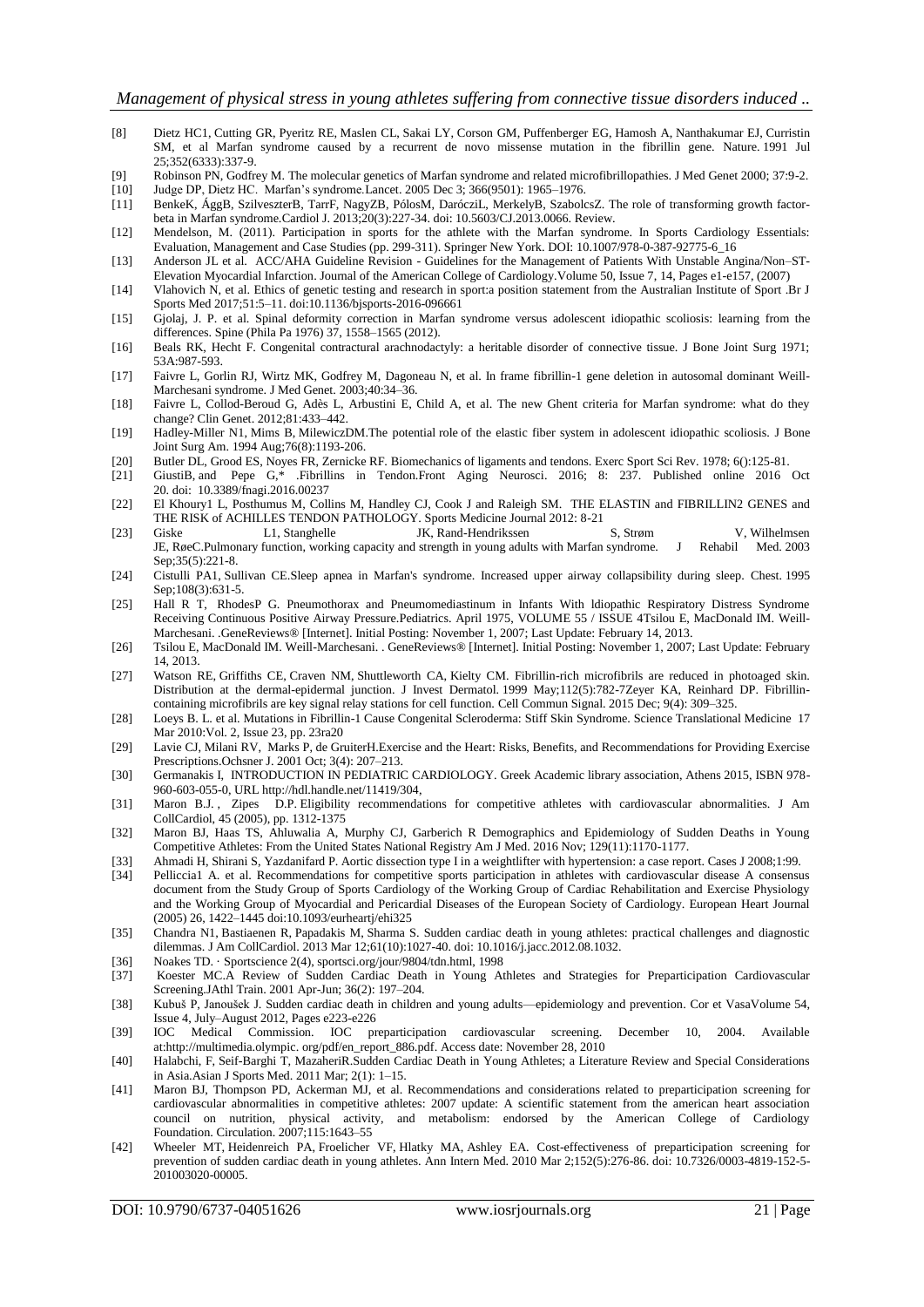- [43] [Corrado D](https://www.ncbi.nlm.nih.gov/pubmed/?term=Corrado%20D%5BAuthor%5D&cauthor=true&cauthor_uid=15689345) et al Cardiovascular pre-participation screening of young competitive athletes for prevention of sudden death: proposal for a common European protocol. Consensus Statement of the Study Group of Sport Cardiology of the Working Group of Cardiac Rehabilitation and Exercise Physiology and the Working Group of Myocardial and Pericardial Diseases of the European Society of Cardiology. [Eur Heart J.](https://www.ncbi.nlm.nih.gov/pubmed/15689345) 2005 Mar;26(5):516-24. Epub 2005 Feb 2.
- [44] [Corrado D,](https://www.ncbi.nlm.nih.gov/pubmed/?term=Corrado%20D%5BAuthor%5D&cauthor=true&cauthor_uid=14662259) [Basso C,](https://www.ncbi.nlm.nih.gov/pubmed/?term=Basso%20C%5BAuthor%5D&cauthor=true&cauthor_uid=14662259) [Rizzoli G,](https://www.ncbi.nlm.nih.gov/pubmed/?term=Rizzoli%20G%5BAuthor%5D&cauthor=true&cauthor_uid=14662259) [Schiavon M,](https://www.ncbi.nlm.nih.gov/pubmed/?term=Schiavon%20M%5BAuthor%5D&cauthor=true&cauthor_uid=14662259) [ThieneG.D](https://www.ncbi.nlm.nih.gov/pubmed/?term=Thiene%20G%5BAuthor%5D&cauthor=true&cauthor_uid=14662259)oes sports activity enhance the risk of sudden death in adolescents and young adults[?J Am CollCardiol.](https://www.ncbi.nlm.nih.gov/pubmed/14662259) 2003 Dec 3;42(11):1959-63.
- [45] Deligiannis A et al..Recommendations for the Cardiovascular Screening of Athlete. Hellenic J Cardiol 2010; 51: 530-537
- [46] Shank MD, Sports Marketing: A Strategic Perspective, 4th Edition,Northern Kentucky University,©2009 |Pearson
- [47] Mitchell JH, Haskell W, Snell P, Van Camp SP. 36th Bethesda Conference. Task force 8: classification of sports. J Am CollCardiol. 2005;45(8):1364–1367.)
- [48] Rice SG and the Council on Sports Medicine and Fitness. Medical Conditions Affecting Sports Participatio[n.PediatricsApril 2008,](http://pediatrics.aappublications.org/)  VOLUME 121 / ISSUE 4
- [49] Maron BJ, Doerer JJ, Haas TS, Tierney DM, Mueller FO. Sudden deaths in young competitive athletes: analysis of 1866 deaths in the United States, 1980-2006.Circulation. 2009 Mar 3; 119(8):1085-92

#### **TABLES & FIGURES**

**Table 1:** Recommendations for participation in competitive sports in athletes with potential causes of sudden cardiac death (31, 34, 35)

|                     | <b>36th Bethesda Conference</b>                                                                                                                                                                                                                                                                                                          | <b>European Society of Cardiology</b>                                                      |  |  |  |
|---------------------|------------------------------------------------------------------------------------------------------------------------------------------------------------------------------------------------------------------------------------------------------------------------------------------------------------------------------------------|--------------------------------------------------------------------------------------------|--|--|--|
|                     | STRUCTURAL CARDIAC ABNORMALITIES                                                                                                                                                                                                                                                                                                         |                                                                                            |  |  |  |
| <b>HCM</b>          | Exclude athletes with a probable or definitive clinical diagnosis from all competitive sports                                                                                                                                                                                                                                            |                                                                                            |  |  |  |
|                     | Genotype-positive/phenotype-negative athletes may still<br>compete                                                                                                                                                                                                                                                                       | Exclude genotype-<br>positive/phenotype-negative<br>individuals from competitive<br>sports |  |  |  |
| <b>ARVC</b>         | Exclude athletes with a probable or definitive diagnosis from competitive sports.                                                                                                                                                                                                                                                        |                                                                                            |  |  |  |
|                     |                                                                                                                                                                                                                                                                                                                                          |                                                                                            |  |  |  |
| <b>CCAA</b>         | Exclude from competitive sports. Participation in all<br>sports 3 months after successful surgery would be<br>permitted for an athlete with ischemia, ventricular<br>arrhythmia or tachyarrhythmia, or LV dysfunction during<br>maximal exercise testing.                                                                                | Not applicable                                                                             |  |  |  |
|                     | <b>ELECTRICAL CARDIAC ABNORMALITIES</b>                                                                                                                                                                                                                                                                                                  |                                                                                            |  |  |  |
| LQTS                | tachycardia can participate in all competitive sports. In athletes with symptoms,<br>electrophysiological study and ablation are recommended. Return to competitive sports is<br>allowed after corrective ablation, provided that the ECG has normalized.<br>Exclude any athlete with a previous cardiac arrest or syncopal episode from |                                                                                            |  |  |  |
|                     | competitive sports.<br>Asymptomatic patients restricted to competitive low-<br>intensity sports. Genotype-positive/phenotype-negative<br>athletes may still compete.                                                                                                                                                                     |                                                                                            |  |  |  |
| <b>Br5</b>          | Exclude from all competitive sports except those of low<br>intensity.                                                                                                                                                                                                                                                                    | Exclude from all competitive<br>sports.                                                    |  |  |  |
| <b>CPVT</b>         | Exclude all patients with a clinical diagnosis from competitive sports.                                                                                                                                                                                                                                                                  |                                                                                            |  |  |  |
|                     | Genotype-positive/phenotype-negative-patients may still<br>compete in low-intensity sports                                                                                                                                                                                                                                               | Genotype-positive/phenotype-<br>negative patients are also<br>excluded.                    |  |  |  |
|                     | <b>ACQUIRED CARDIAC ABNORMALITIES</b>                                                                                                                                                                                                                                                                                                    |                                                                                            |  |  |  |
| Commotio<br>cordis  | Eligibility for returning to competitive sport in survivors is Not applicable.<br>a matter of individual clinical judgment. Survivors must<br>undergo a thorough cardiovascular workup including 12-<br>lead electrocardiography, ambulatory Holter monitoring,<br>and echocardiography                                                  |                                                                                            |  |  |  |
| <b>Myocarditis:</b> | Exclude from all competitive sports. Convalescent period of 6 months.<br>Athletes may return to competition when test results normalize.                                                                                                                                                                                                 |                                                                                            |  |  |  |

*Abbreviations: ARVC = arrhythmogenic right ventricular cardiomyopathy; BrS = Brugada syndrome; CCAA = congenital coronary artery anomalies; CPVT = cathecholaminergic polymorphic ventricular tachycardia; ECG*   $=$  *electrocardiogram;*  $HCM =$  *hypertrophic cardiomyopathy;*  $LQTS =$  *long*  $QT$  *syndrome;*  $LV =$  *left ventricular; WPW = Wolff-Parkinson-White syndrome*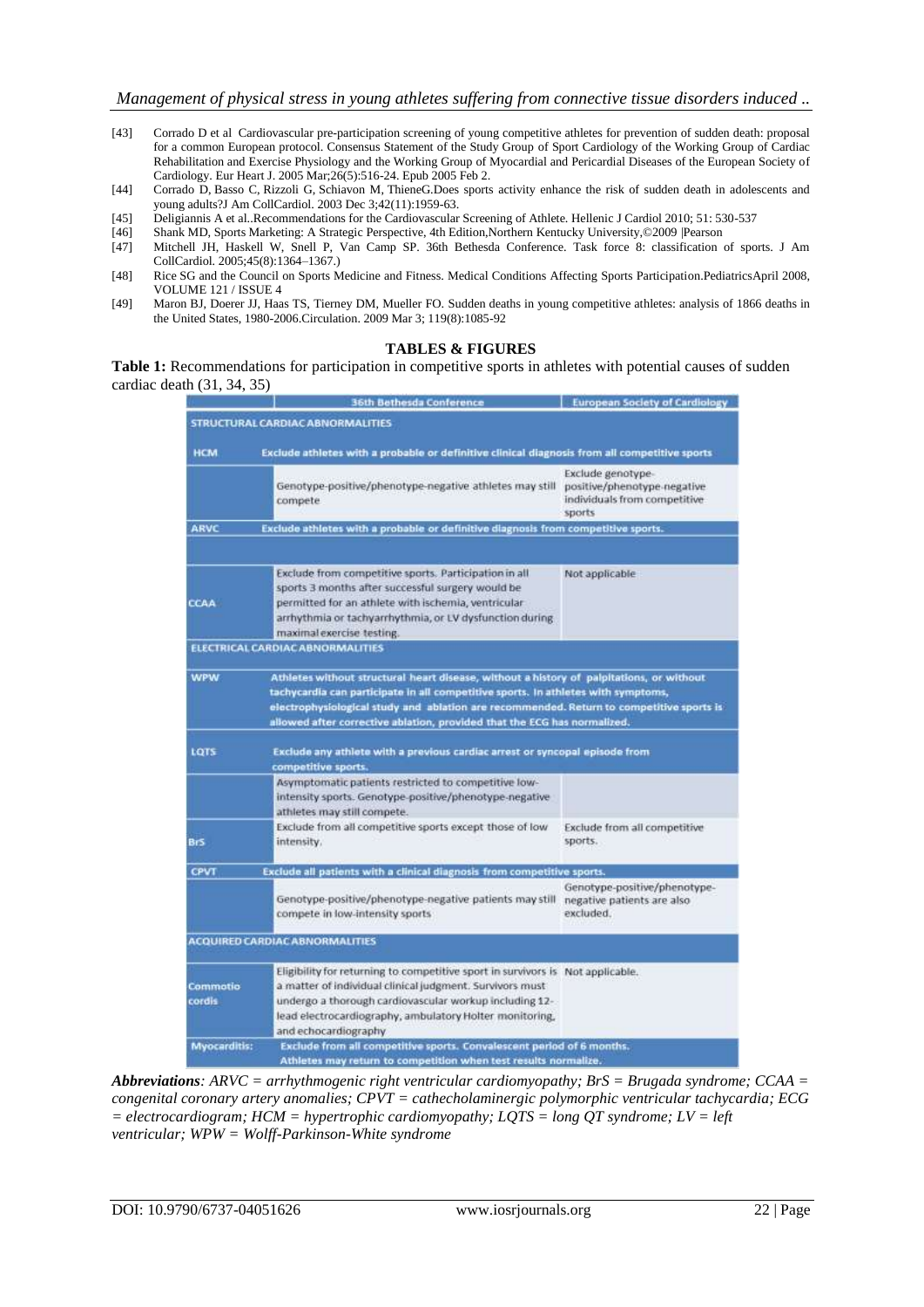*Management of physical stress in young athletes suffering from connective tissue disorders induced ..*

| Table 2:Recommended assessment for all participants at the beginning of competitive activities until 35 years |  |
|---------------------------------------------------------------------------------------------------------------|--|
| of age $(39,40)$                                                                                              |  |

| <b>Medical</b><br>history            | <b>Recommended ESC &amp; IOC Assessment</b>                                                                                                                                                                                                                                                                                                                                                                                                                                                                                                                                                                                                                                                                                                                                                                                                                                                                                                                                                                                                                                                                                                                                                                                                                                                                                                                                                                         |
|--------------------------------------|---------------------------------------------------------------------------------------------------------------------------------------------------------------------------------------------------------------------------------------------------------------------------------------------------------------------------------------------------------------------------------------------------------------------------------------------------------------------------------------------------------------------------------------------------------------------------------------------------------------------------------------------------------------------------------------------------------------------------------------------------------------------------------------------------------------------------------------------------------------------------------------------------------------------------------------------------------------------------------------------------------------------------------------------------------------------------------------------------------------------------------------------------------------------------------------------------------------------------------------------------------------------------------------------------------------------------------------------------------------------------------------------------------------------|
| <b>Personal</b><br><b>History:</b>   | Have you ever fainted or passed out when exercising? Do you ever have chest tightness?<br>Does running ever cause chest tightness? Have you ever had chest tightness, cough, or<br>wheezing that made it difficult for you to perform sports? Have you ever been<br>treated/hospitalized for asthma? Have you ever had a seizure? Have you ever been told that<br>you have epilepsy? Have you ever been told to give up sports because of health problems?<br>Have you ever been told that you have high blood pressure? Have you ever been told that<br>you have high cholesterol? Do you have trouble breathing or do you cough during or after<br>activity? Have you ever been dizzy during or after exercise? Have you ever had chest pain<br>during or after exercise? Do you have or have you ever had racing of your heart or skipped<br>heartbeats? Do you get tired more quickly than your friends during exercise? Have you ever<br>been told that you have a heart murmur? Have you ever been told that you have a heart<br>arrhythmia? Do you have any other history of heart problems? Have you had a severe viral<br>infection (e.g., myocarditis or mononucleosis) within the last month? Have you ever been<br>told that you had rheumatic fever? Do you have any allergies? Are you taking any<br>medications at the present time? Have you routinely taken any medication in the past 2<br>years? |
| Family<br>history:                   | Has anyone in your family with less than 50 years of age: Died suddenly and unexpectedly?<br>Been treated for recurrent fainting? Had unexplained seizure problems? Had unexplained<br>drowning while swimming? Had unexplained car accident? Had heart transplantation? Had<br>pacemaker or defibrillator implanted? Been treated for irregular heart beat? Had heart<br>surgery? Has anyone in your family experienced sudden infant death (cot death)? Has<br>anyone in your family been told they have Marfan syndrome?                                                                                                                                                                                                                                                                                                                                                                                                                                                                                                                                                                                                                                                                                                                                                                                                                                                                                         |
| <b>Physical</b><br>examina-<br>tion: | General: Radial and femoral pulses, Marfan stigmata<br>Cardiac auscultation: Rate/rhythm, Murmur: systolic/diastolic, Systolic click, Blood<br>pressure<br>Diagnostic tests: 12-lead resting ECG (after the onset of puberty)From the ESC and the IOC<br>Meeting on Sudden Cardiovascular Death in Sport, Lausanne, Switzerland, December 9 to<br>10, 2004; Lausanne recommendations adopted.<br>ESC: European Society of Cardiology/ IOC: International Olympic Committee / ECG:<br>Electrocardiography                                                                                                                                                                                                                                                                                                                                                                                                                                                                                                                                                                                                                                                                                                                                                                                                                                                                                                            |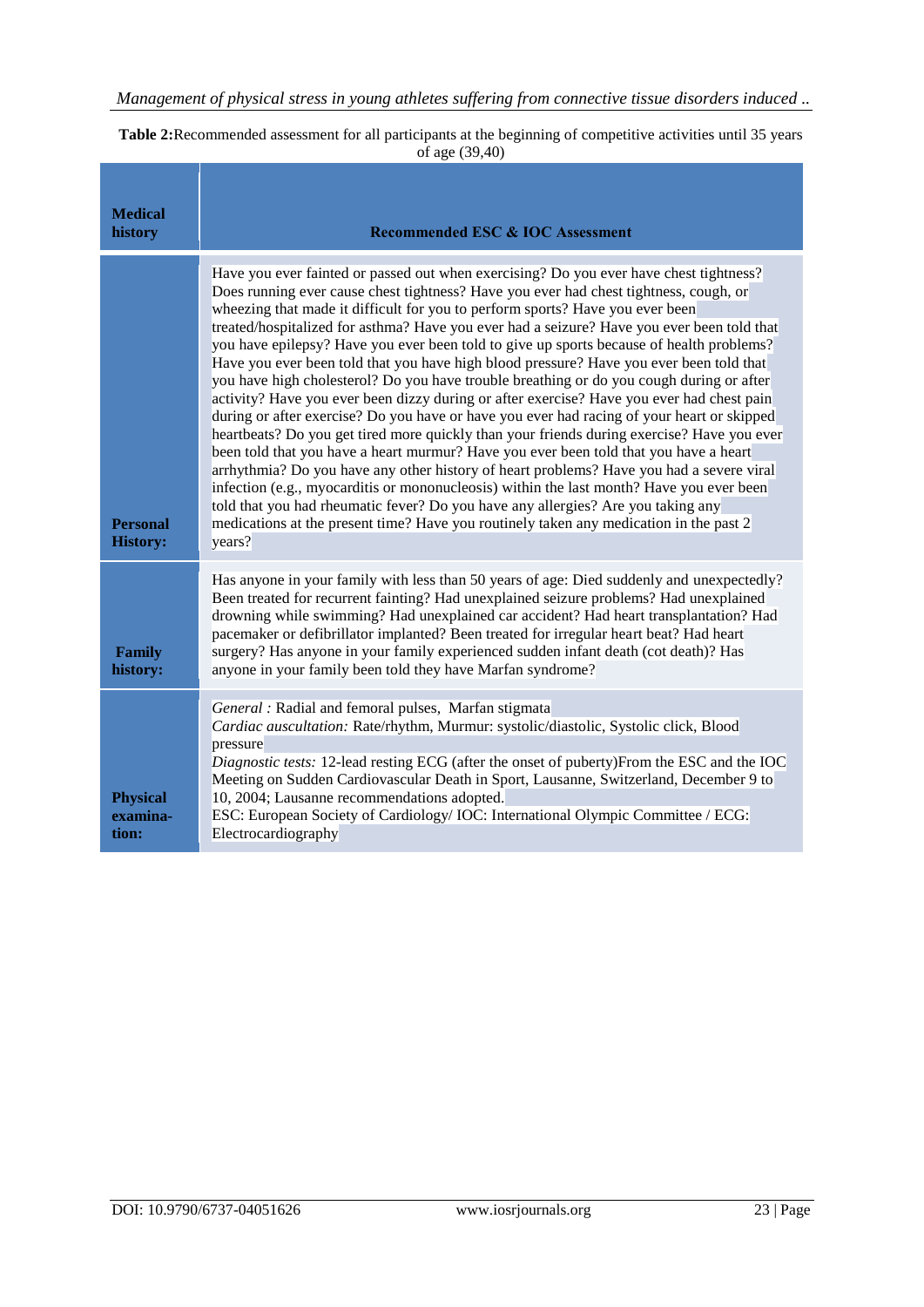

**Figure 1:** The 12-Element AHA Recommendations for Pre-participation Cardiovascular Screening of Competitive Athlete (41)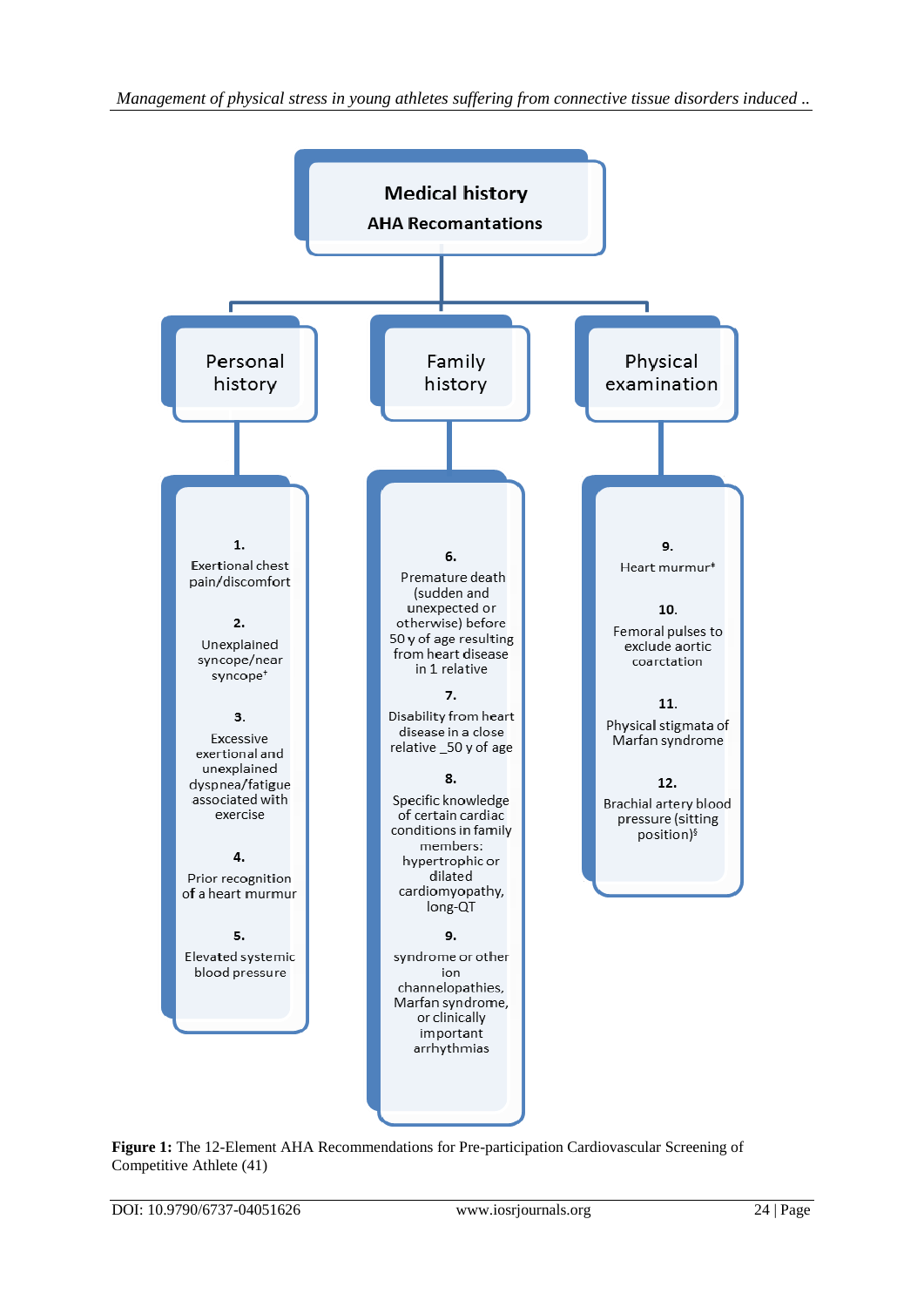

**Figure 2:**Shank's classification of sports participants (46)